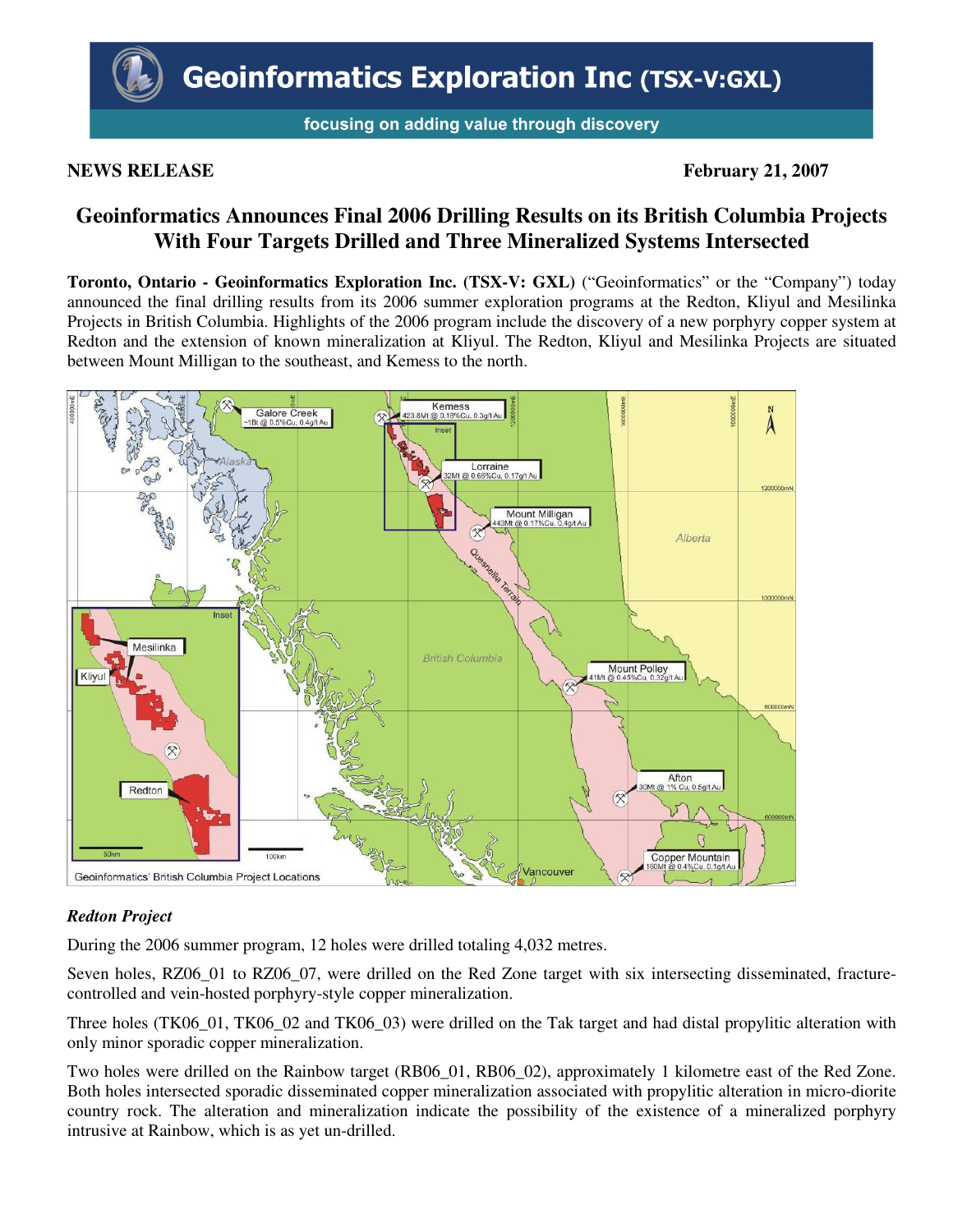Assay results for the drilling at Redton are presented in the table below:

|                                                                                                                                                 | From         | To                                     | <b>Interval</b>                        | <b>Copper</b> | Gold  | <b>Silver</b> | Molybdenum  |  |  |  |  |
|-------------------------------------------------------------------------------------------------------------------------------------------------|--------------|----------------------------------------|----------------------------------------|---------------|-------|---------------|-------------|--|--|--|--|
| <b>Drill Hole</b>                                                                                                                               | (metres)     | (metres)                               | (metres)                               | $(\%)$        | (g/t) | (g/t)         | (ppm)       |  |  |  |  |
| RZ06_01*                                                                                                                                        | 3.7          | 105.0                                  | 101.3                                  | 0.12          | 0.06  | 0.76          | 10.0        |  |  |  |  |
|                                                                                                                                                 | 200.0        | 207.0                                  | 7.0                                    | 0.21          | 0.03  | 1.74          | 37.3        |  |  |  |  |
|                                                                                                                                                 | 217.0        | 273.7                                  | 56.7                                   | 0.11          | 0.06  | 0.77          | 18.0        |  |  |  |  |
| RZ06_02*                                                                                                                                        | 25.0         | 239.3                                  | 214.3                                  | 0.14          | 0.11  | 0.88          | 8.00        |  |  |  |  |
| including**                                                                                                                                     | <b>109.0</b> | <b>121.0</b>                           | 12.0                                   | 0.42          | 0.50  | 2.17          | <b>11.8</b> |  |  |  |  |
|                                                                                                                                                 | 248.0        | 313.0                                  | 65.0                                   | 0.11          | 0.05  | 0.83          | 12.9        |  |  |  |  |
| <b>RZ06_03</b>                                                                                                                                  | 271.0        | 303.0                                  | 32.0                                   | 0.05          | 0.03  | 0.43          | 4.9         |  |  |  |  |
| <b>RZ06_04</b>                                                                                                                                  | 7.0          | <b>174.0</b>                           | <b>167.0</b>                           | 0.31          | 0.08  | 2.48          | 27.5        |  |  |  |  |
| including**                                                                                                                                     | <b>19.0</b>  | 52.0                                   | <b>33.0</b>                            | 0.59          | 0.14  | 4.19          | 46.8        |  |  |  |  |
| including**                                                                                                                                     | 91.0         | <b>101.0</b>                           | <b>10.0</b>                            | 0.98          | 0.19  | 7.68          | 21.6        |  |  |  |  |
|                                                                                                                                                 | 186.0        | 194.0                                  | 8.0                                    | 0.22          | 0.07  | 2.14          | 250.5       |  |  |  |  |
| <b>RZ06_05</b>                                                                                                                                  | 23.0         | 129.0                                  | 106                                    | 0.18          | 0.10  | 0.98          | 50.5        |  |  |  |  |
|                                                                                                                                                 | 137.2        | 347.0                                  | 209.8                                  | 0.07          | 0.05  | 0.55          | 27.2        |  |  |  |  |
| <b>RZ06_06</b>                                                                                                                                  | 10.0         | 68.0                                   | 58.0                                   | 0.14          | 0.04  | 1.08          | 38.6        |  |  |  |  |
|                                                                                                                                                 | 106.0        | 177.0                                  | 71.0                                   | 0.11          | 0.11  | 1.16          | 190.7       |  |  |  |  |
| RZ06_07                                                                                                                                         | 80.0         | 112.0                                  | 32.0                                   | 0.05          | 0.04  | 0.62          | 9.4         |  |  |  |  |
|                                                                                                                                                 | 122.0        | 198.0                                  | 76.0                                   | 0.08          | 0.05  | 0.57          | 8.8         |  |  |  |  |
|                                                                                                                                                 | 220.0        | 263.0                                  | 43.0                                   | 0.10          | 0.05  | 0.53          | 8.8         |  |  |  |  |
|                                                                                                                                                 | 275.0        | 317.0                                  | 42.0                                   | 0.07          | 0.05  | 0.50          | 6.4         |  |  |  |  |
| <b>RB06_01</b>                                                                                                                                  | 3.4          | 100.0                                  | 96.6                                   | 0.16          | 0.11  | 1.29          | 30.2        |  |  |  |  |
|                                                                                                                                                 | 112.0        | 138.0                                  | 26.0                                   | 0.06          | 0.03  | 0.49          | 11.9        |  |  |  |  |
|                                                                                                                                                 | 154.0        | 173.0                                  | 19.0                                   | 0.10          | 0.04  | 0.94          | 42.6        |  |  |  |  |
|                                                                                                                                                 | 191.0        | 214.0                                  | 23.0                                   | 0.15          | 0.08  | 1.02          | 33.7        |  |  |  |  |
|                                                                                                                                                 | 238.0        | 350.0                                  | 112.0                                  | 0.17          | 0.22  | 0.94          | 16.7        |  |  |  |  |
| <b>RB06_02</b>                                                                                                                                  | 20.0         | 42.0                                   | 22.0                                   | 0.06          | 0.11  | 0.55          | 5.8         |  |  |  |  |
|                                                                                                                                                 | 66.0         | 94.0                                   | 28.0                                   | 0.08          | 0.06  | 0.59          | 9.6         |  |  |  |  |
|                                                                                                                                                 | 106.0        | 138.0                                  | 32.0                                   | 0.06          | 0.03  | 0.39          | 9.1         |  |  |  |  |
|                                                                                                                                                 | 224.0        | 246.0                                  | 22.0                                   | 0.07          | 0.03  | 0.42          | 13.4        |  |  |  |  |
|                                                                                                                                                 | 258.0        | 272.0                                  | 14.0                                   | 0.09          | 0.02  | 0.48          | 12.3        |  |  |  |  |
| TK06_01                                                                                                                                         |              |                                        | No significant mineralization detected |               |       |               |             |  |  |  |  |
| TK06_02                                                                                                                                         |              | No significant mineralization detected |                                        |               |       |               |             |  |  |  |  |
| TK06_03                                                                                                                                         |              | No significant mineralization detected |                                        |               |       |               |             |  |  |  |  |
| $\ast$<br>Major intervals calculated using a 0.05% copper cut-off, with minimum width of 4 metres and maximum<br>internal dilution of 8 metres. |              |                                        |                                        |               |       |               |             |  |  |  |  |
| **<br>Minor intervals calculated using a 0.4% copper cut-off, with minimum width of 4 metres and maximum<br>internal<br>dilution of 4 metres.   |              |                                        |                                        |               |       |               |             |  |  |  |  |

All samples derived from 1 to 2-metre sawn half-cores and processed at ACME Laboratory, Vancouver, B.C., using a 30-gram charge and ICPOES & ICPMS. Field standards and blanks inserted at a ratio of 1:18.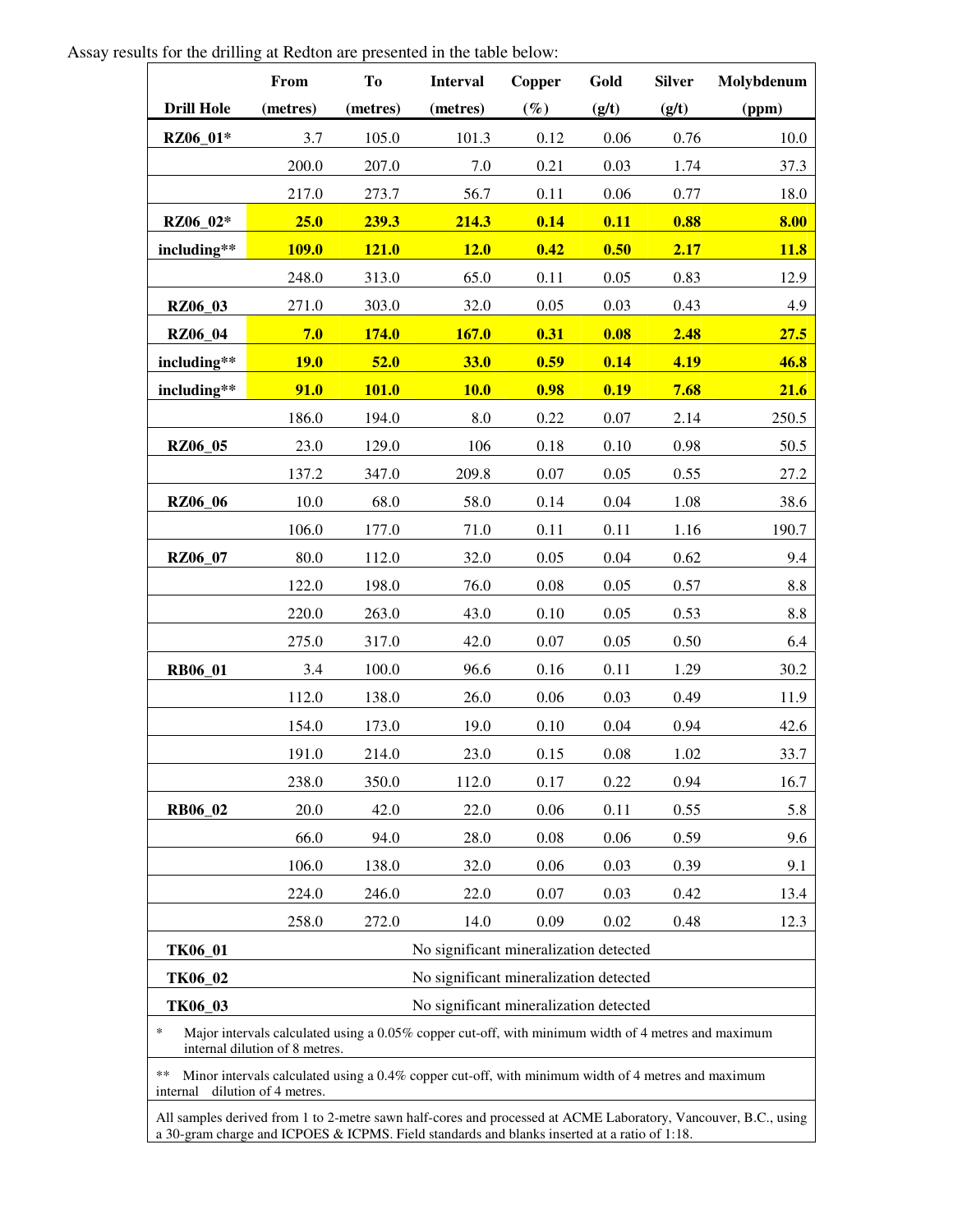# *Kliyul Project*

The Kliyul Project is a 127 square kilometres claim block located approximately 65 kilometres southeast of Northgate Minerals Corporation's Kemess mine. The Kliyul Project is an advanced-stage exploration project with past exploration work that includes over 20 drill holes. The area is underlain by a late Triassic volcano-sedimentary succession of the Takla Group and hosts a variety of Triassic-Jurassic intrusive rocks.

During the 2006 summer program, two drill holes were completed at Kliyul totaling 751 metres. Assays for both holes have now been received and significant intersections are tabulated below.

|                                                                                                                                                                                                                                                                               | From         | Tо           | <b>Interval</b> | Copper | Gold  | <b>Silver</b> |  |  |  |  |
|-------------------------------------------------------------------------------------------------------------------------------------------------------------------------------------------------------------------------------------------------------------------------------|--------------|--------------|-----------------|--------|-------|---------------|--|--|--|--|
| <b>Drill Hole</b>                                                                                                                                                                                                                                                             | (metres)     | (metres)     | (metres)        | $(\%)$ | (g/t) | (g/t)         |  |  |  |  |
| KL06_30*                                                                                                                                                                                                                                                                      | <b>18.0</b>  | <b>239.8</b> | 221.8           | 0.23   | 0.51  | <b>1.81</b>   |  |  |  |  |
| including**                                                                                                                                                                                                                                                                   | <b>114.0</b> | <b>141.0</b> | 27.0            | 0.72   | 1.88  | 2.80          |  |  |  |  |
|                                                                                                                                                                                                                                                                               | 275.0        | 325.4        | 50.4            | 0.10   | 0.28  | 0.60          |  |  |  |  |
| including**                                                                                                                                                                                                                                                                   | 276.0        | 280.0        | 4.0             | 1.08   | 0.48  | 8.50          |  |  |  |  |
|                                                                                                                                                                                                                                                                               |              |              |                 |        |       |               |  |  |  |  |
| KL06 31*                                                                                                                                                                                                                                                                      | 96.0         | 194.0        | 98.0            | 0.12   | 0.23  | 1.00          |  |  |  |  |
|                                                                                                                                                                                                                                                                               | 222.0        | 336.0        | 114.0           | 0.13   | 0.27  | 1.37          |  |  |  |  |
|                                                                                                                                                                                                                                                                               | 346.0        | <b>376.0</b> | <b>30.0</b>     | 0.23   | 0.61  | 1.11          |  |  |  |  |
|                                                                                                                                                                                                                                                                               | 392.0        | 420.0        | 28.0            | 0.13   | 0.95  | 1.02          |  |  |  |  |
| $\ast$<br>Major intervals calculated using a 0.05% copper cut-off, with minimum width of 4 metres and<br>maximum internal dilution of 8 metres.                                                                                                                               |              |              |                 |        |       |               |  |  |  |  |
| $**$<br>Minor intervals calculated using a $0.4\%$ copper cut-off, with minimum width of 4 metres and<br>maximum internal dilution of 4 metres.                                                                                                                               |              |              |                 |        |       |               |  |  |  |  |
| All samples were derived from 1 to 2-metre sawn half-cores and processed at ACME Laboratory,<br>Vancouver, B.C., using a 30-gram charge and ICPOES & ICPMS. High-grade samples were re-<br>assayed using ICP-ES. Field standards and blanks were inserted at a ratio of 1:18. |              |              |                 |        |       |               |  |  |  |  |

Hole KL06 30 contained several samples above the preliminary assay method detection limit of 1% copper and these high grade samples were re-assayed with the copper grades improving significantly from those previously reported *(See the Company's press release dated November 1, 2006).* The 2006 assay results from this hole represent the most significant intervals of copper and gold mineralization from the Kliyul project to-date and demonstrate the continuation of mineralization below that identified by previous near-surface drilling.

### *Mesilinka Project*

The Mesilinka Project comprises 960 square kilometres of prospective Quesnellia terrain between the Company's Redton and Kliyul properties*.* Field reconnaissance and a limited exploration program of stream sediment sampling was completed in the 2006 season which identified several potential drill targets for 2007, including a number of strong geochemical anomalies.

Geoinformatics intends to conduct a major field campaign at Mesilinka in 2007, including detailed mapping, geochemical sampling, ground geophysics, and drilling of at least three targets.

#### *Qualified Persons*

The technical content of this release has been provided by Dr. Nick Archibald, CP Geo/FAIMM and Mr. Gerry Bidwell, P.Geo. Dr. Archibald and Mr. Bidwell are qualified persons (as defined by National Instrument 43-101) each of whom has more than 30 years experience in the minerals exploration/mining industry.